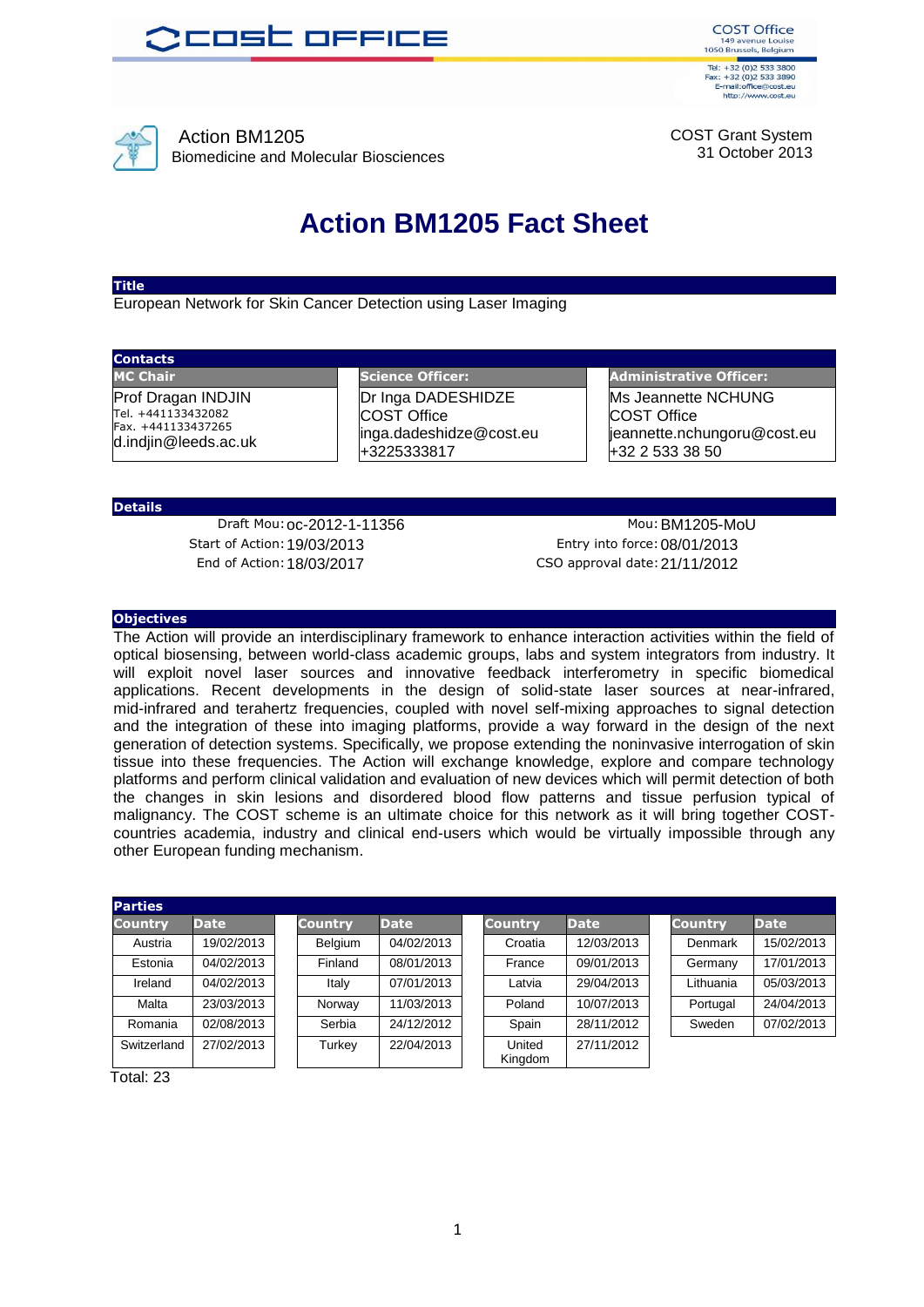| <b>OCOSC OFFICE</b>                                                                                                     | <b>COST Office</b><br>149 avenue Louise<br>1050 Brussels, Belgium                               |
|-------------------------------------------------------------------------------------------------------------------------|-------------------------------------------------------------------------------------------------|
|                                                                                                                         | Tel: +32 (0)2 533 3800<br>Fax: +32 (0)2 533 3890<br>E-mail:office@cost.eu<br>http://www.cost.eu |
| Action BM1205<br><b>Biomedicine and Molecular Biosciences</b>                                                           | <b>COST Grant System</b><br>31 October 2013                                                     |
| <b>Intentions to accept the MoU</b><br><b>Country</b><br><b>Date</b><br><b>Country</b><br><b>Date</b><br><b>Country</b> | <b>Date</b><br><b>Country</b><br><b>Date</b>                                                    |
| Total: 0                                                                                                                |                                                                                                 |
|                                                                                                                         |                                                                                                 |
| <b>Working Groups</b>                                                                                                   |                                                                                                 |

| <b>Website</b> |  |
|----------------|--|
| None           |  |

| <b>Management Committee</b>                                                    |                       |  |  |  |
|--------------------------------------------------------------------------------|-----------------------|--|--|--|
| <b>Chair</b>                                                                   | <b>Vice Chair</b>     |  |  |  |
| Prof Dragan INDJIN                                                             | Dr Santiago ROYO      |  |  |  |
| University of LeedsSchool of Electronics and Electrical                        |                       |  |  |  |
| Engineering, Woodhouse LaneLS2 9JT LeedsUnited Kingdom<br>d.indjin@leeds.ac.uk | santiago.royo@upc.edu |  |  |  |
| <b>Domain Committee Rapporteur</b>                                             |                       |  |  |  |
| Prof Aleksandar DIMOVSKI                                                       |                       |  |  |  |
| DC Rapporteur of BM1205 BMBS                                                   |                       |  |  |  |
| Department of Biomolecular Sciences, Institute of                              |                       |  |  |  |
| Pharmaceutical Chemistry, Faculty of Pharmacy, University                      |                       |  |  |  |
| St.Cyril and MethodiusVodnjanska 171000 SkopjefYR Macedonia                    |                       |  |  |  |
| adimovski@ff.ukim.edu.mk                                                       |                       |  |  |  |

| <b>Austria</b>                                               |                               |
|--------------------------------------------------------------|-------------------------------|
| <b>Prof Iris ZALAUDEK</b>                                    | Prof Rainer HOFMANN-WELLENHOF |
| <b>MC Member</b>                                             | <b>MC Substitute</b>          |
| Medical University of GrazAuenbruggerplatz 88036 GrazAustria | (not yet registered)          |
| iris.zalaudek@qmail.com                                      | rainer.hofmann@medunigraz.at  |
|                                                              | PENDING                       |

| <b>Prof Geert VAN STEENBERGE</b>                           |
|------------------------------------------------------------|
| <b>MC Member</b>                                           |
| Ghent UniversityTechnologiepark 914A9052 ZwijnaardeBelgium |
| geert.vansteenberge@elis.ugent.be                          |
|                                                            |

| <b>Croatia</b>                                                  |                                                                |
|-----------------------------------------------------------------|----------------------------------------------------------------|
| Prof Mirna SITUM                                                | Dr Marija BULJAN                                               |
| <b>MC Member</b>                                                | <b>MC Substitute</b>                                           |
| Sestre milosrdnice University Hospital CentreSestre milosrdnice | University Hospital Centre Sestre milosrdnice Vinogradska 2910 |
| University Hospital Centre, Department of                       | 000 ZagrebCroatia                                              |
| Dermatovenereology10000 ZagrebCroatia                           | buljan.marija@gmail.com                                        |
| mirna.situm@kbcsm.hr                                            |                                                                |

| <b>Denmark</b>                                                                                                        |  |
|-----------------------------------------------------------------------------------------------------------------------|--|
| Dr Peter E. ANDERSEN                                                                                                  |  |
| <b>MC Member</b><br>Technical University of DenmarkFrederiksborgvej 3994000<br>RoskildeDenmark<br>peta@fotonik.dtu.dk |  |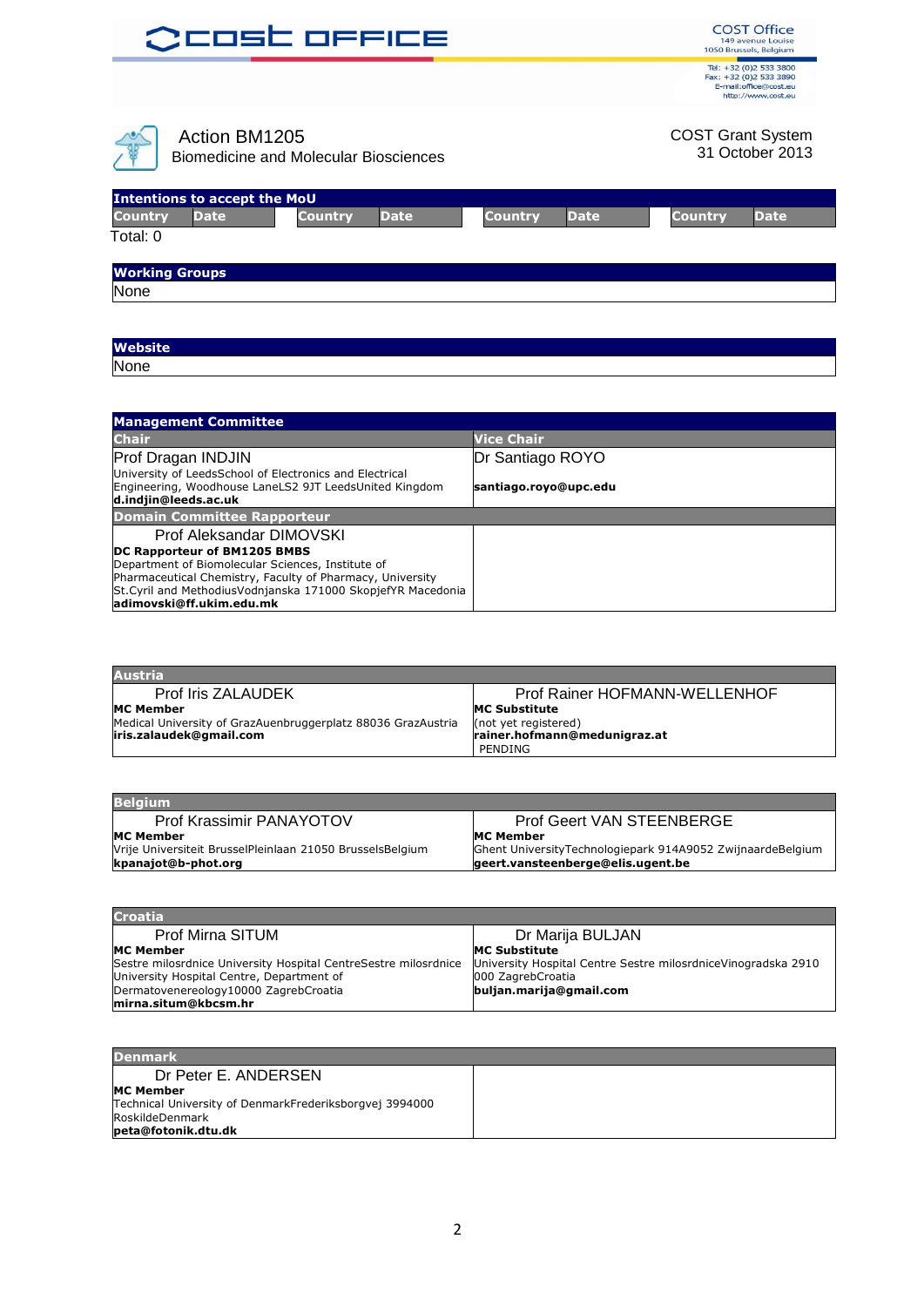## **OCOSC OFFICE**

**COST Office** 149 avenue Louise<br>1050 Brussels, Belgium<br>149 avenue Louise<br>1050 Brussels, Belgium<br>17el: +32 (0)2 533 3890<br>16 E-mail: office@cost.eu<br>http://www.cost.eu



### Action BM1205

Biomedicine and Molecular Biosciences

### COST Grant System 31 October 2013

| <b>Estonia</b>                                                   |                                                       |
|------------------------------------------------------------------|-------------------------------------------------------|
| Prof Kalju MEIGAS                                                | Dr Andres UDAL                                        |
| <b>MC Member</b>                                                 | <b>MC Member</b>                                      |
| Tallinn University of Technology Ehitajate tee 5, 19086 Tallinn, | Tallinn University of Technology Ehitajate tee 519086 |
| Estonia19086 TallinnEstonia                                      | <b>TallinnEstonia</b>                                 |
| kalju@cb.ttu.ee                                                  | andres.udal@ttu.ee                                    |

| <b>Finland</b>                                                |                                |
|---------------------------------------------------------------|--------------------------------|
| Prof Risto MYLLYLA                                            | Prof Jukka HAST                |
| <b>MC Member</b>                                              | <b>MC Substitute</b>           |
| Department of Electrical EngineeringErkki Koiso-Kanttilankatu | VTTKaitovyl 190571 OuluFinland |
| 390014 Oulun yliopistoFinland                                 | Jukka.Hast@vtt.fi              |
| risto.myllyla@ee.oulu.fi                                      |                                |

| <b>France</b>                                         |                                                        |
|-------------------------------------------------------|--------------------------------------------------------|
| Prof Thierry BOSCH                                    | Prof Guy PLANTIER                                      |
| <b>MC Member</b>                                      | <b>MC Member</b>                                       |
| CNRS7, avenue du Colonel Roche 31077 Toulouse Cedex 4 | Ecole Suprieure dElectronique de lOuestGroupe ESEO, 10 |
| France                                                | boulevard Jeanneteau, CS 9071749107 ANGERSFrance       |
| Thierry.Bosch@enseeiht.fr                             | quy.plantier@eseo.fr                                   |
| <b>Prof Eric LACOT</b>                                |                                                        |
| <b>IMC Substitute</b>                                 |                                                        |
| Universit Joseph Fourier- Grenoble 1140 Avenue de la  |                                                        |
| Physique38402 Saint Martin dHres France               |                                                        |
| eric.LACOT@ujf-grenoble.fr                            |                                                        |
|                                                       |                                                        |

| <b>Germany</b>                                                                                                    |                                   |
|-------------------------------------------------------------------------------------------------------------------|-----------------------------------|
| Dr Sven HOFLING                                                                                                   | Dr Johannes KOETH                 |
| <b>MC Member</b>                                                                                                  | <b>MC Member</b>                  |
| Physikalisches InstitutUniversitt Wrzburg, Technische Physik, Am manoplus Nanosystems and Technologies GmbHOberer |                                   |
| Hubland97074 WrzburgGermany                                                                                       | Kirschberg 497218 GerbrunnGermany |
| sven.hoefling@physik.uni-wuerzburg.de                                                                             | koeth@nanoplus.com                |

| <b>Ireland</b>                                       |  |
|------------------------------------------------------|--|
| Dr Guillaume HUYET                                   |  |
| <b>MC Member</b>                                     |  |
| Cork Institute of TechnologyBishoptownNA CorkIreland |  |
| guillaume.huyet@tyndall.ie                           |  |

| <b>Italy</b>                                      |                                                        |
|---------------------------------------------------|--------------------------------------------------------|
| Prof Silvano DONATI                               | Prof Maurizio DABBICCO                                 |
| <b>MC Member</b>                                  | <b>IMC Member</b>                                      |
| University of Paviav Ferrata 127100 PaviaItaly    | UNIVERSITA DEGLI STUDI DI BARI ALDO MORODipartimento   |
| silvano.donati@unipv.it                           | Interateneo di Fisica, via Amendola 17370126 BARIItaly |
|                                                   | maurizio.dabbicco@uniba.it                             |
| Prof Giuseppe MARTINI                             |                                                        |
| <b>MC Substitute</b>                              |                                                        |
| University of PaviaVia Ferrata, 127100 PaviaItaly |                                                        |
| giuseppe.martini@unipv.it                         |                                                        |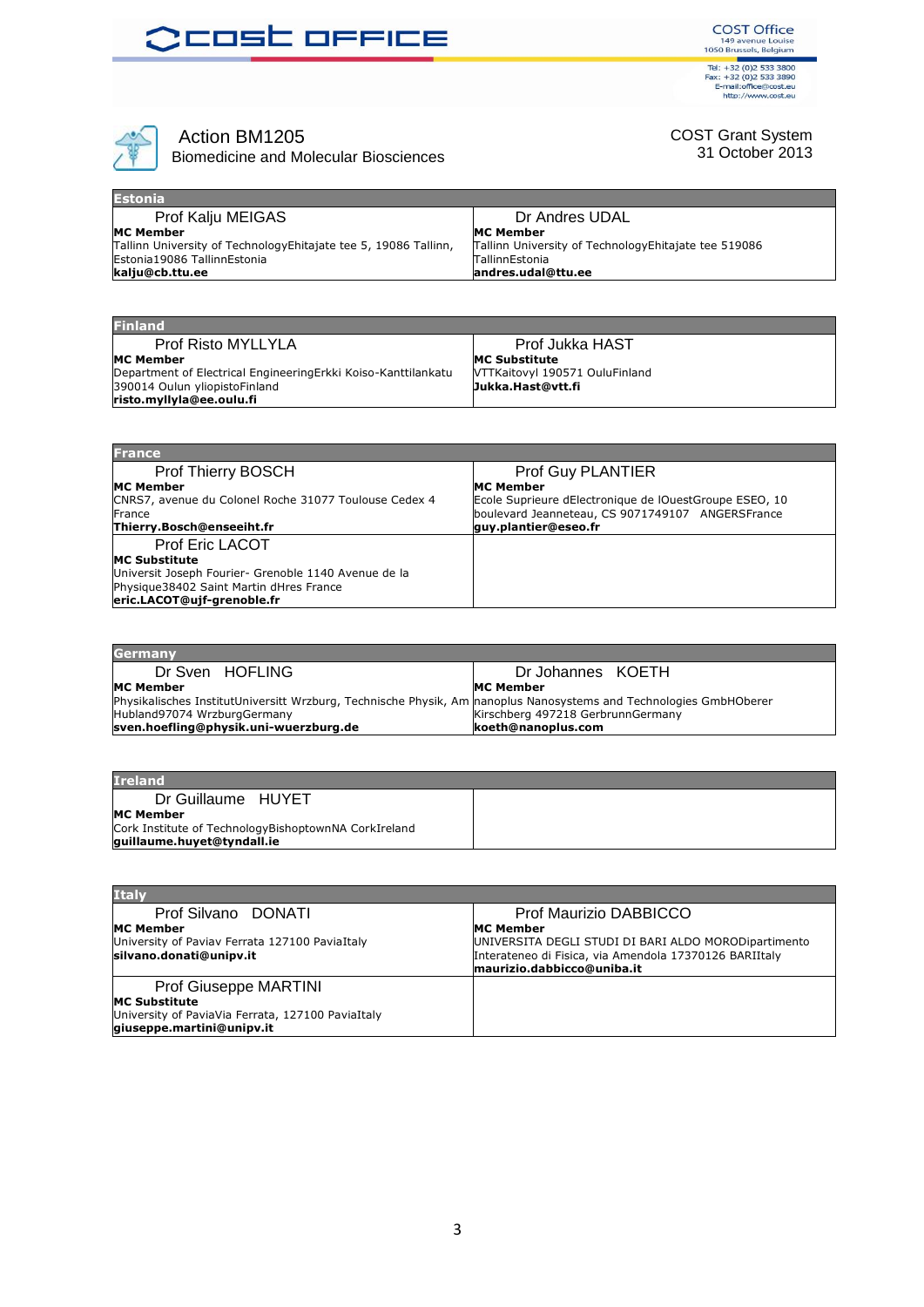





## Action BM1205

Biomedicine and Molecular Biosciences

### COST Grant System 31 October 2013

| <b>Latvia</b>                                                |  |
|--------------------------------------------------------------|--|
| <b>Prof Janis SPIGULIS</b>                                   |  |
| <b>MC Member</b>                                             |  |
| University of LatviaUniversity of Latvia, IAPS, Biophotonics |  |
| LaboratoryLV-1586 RigaLatvia                                 |  |
| janis.spigulis@lu.lv                                         |  |

| <b>Lithuania</b>                                       |                                                          |
|--------------------------------------------------------|----------------------------------------------------------|
| <b>Prof Gintaras VALUSIS</b>                           | Dr Irmantas KASALYNAS                                    |
| <b>MC Member</b>                                       | <b>MC Substitute</b>                                     |
| Center for Physical Sciences and TechnologyA. Gostauto | Center for Physical Sciences and TechnologySavanori ave. |
| 1101108 VilniusLithuania                               | 231LT-02300 VilniusLithuania                             |
| valusis@pfi.lt                                         | lirmantak@ktl.mii.lt                                     |

| <b>Malta</b>                                             |  |
|----------------------------------------------------------|--|
| <b>Prof Charles SAMMUT</b>                               |  |
| <b>MC Member</b>                                         |  |
| FACULTY OF SCIENCEUNIVERSITY OF MALTAN/A - Please update |  |
| this recordMSD 2080 MSIDAMalta                           |  |
| charles.v.sammut@um.edu.mt                               |  |

| <b>Norway</b>                                             |                                                            |
|-----------------------------------------------------------|------------------------------------------------------------|
| Prof Lise Lyngsnes RANDEBERG                              | Dr Ellen BRUZELL                                           |
| <b>MC Member</b>                                          | <b>IMC Substitute</b>                                      |
| Norwegian University of Science and Technology (NTNU)O.S. | Nordic Institute of Dental MaterialsSognsveien 70 ANO-0805 |
| Bragstads Plass 2A7491 TrondheimNorway                    | OsloNorway                                                 |
| Lise.Randeberg@iet.ntnu.no                                | ellen.bruzell@niom.no                                      |
|                                                           |                                                            |

| <b>Poland</b>                                         |  |
|-------------------------------------------------------|--|
| Dr Marcin GNYBA                                       |  |
| <b>MC Member</b>                                      |  |
| Gdask University of TechnologyNarutowicza 11/1280-233 |  |
| GdaskPoland                                           |  |
| mgnyba@eti.pg.gda.pl                                  |  |

| <b>Portugal</b>                                      |  |
|------------------------------------------------------|--|
| Dr Carla CARMELO ROSA                                |  |
| <b>MC Member</b>                                     |  |
| Universidade do PortoR. do Campo Alegre, 6874169-007 |  |
| PortoPortugal                                        |  |
| ccrosa@fc.up.pt                                      |  |

| <b>Romania</b>                                               |                                                               |
|--------------------------------------------------------------|---------------------------------------------------------------|
| Dr Paloma MANEA                                              | Dr Cristian URSU                                              |
| <b>MC Member</b>                                             | <b>IMC Member</b>                                             |
| Petru PoniInstitute of Macromolecular ChemistryAleea Grigore | Petru Poni Institute of Macromolecular Chemistry41A Gr. Ghica |
| Ghica Voda, nr. 41A700487 IASI Romania                       | Voda Alley700487 IasiRomania                                  |
| maneacpaloma@yahoo.com                                       | cristian.ursu@icmpp.ro                                        |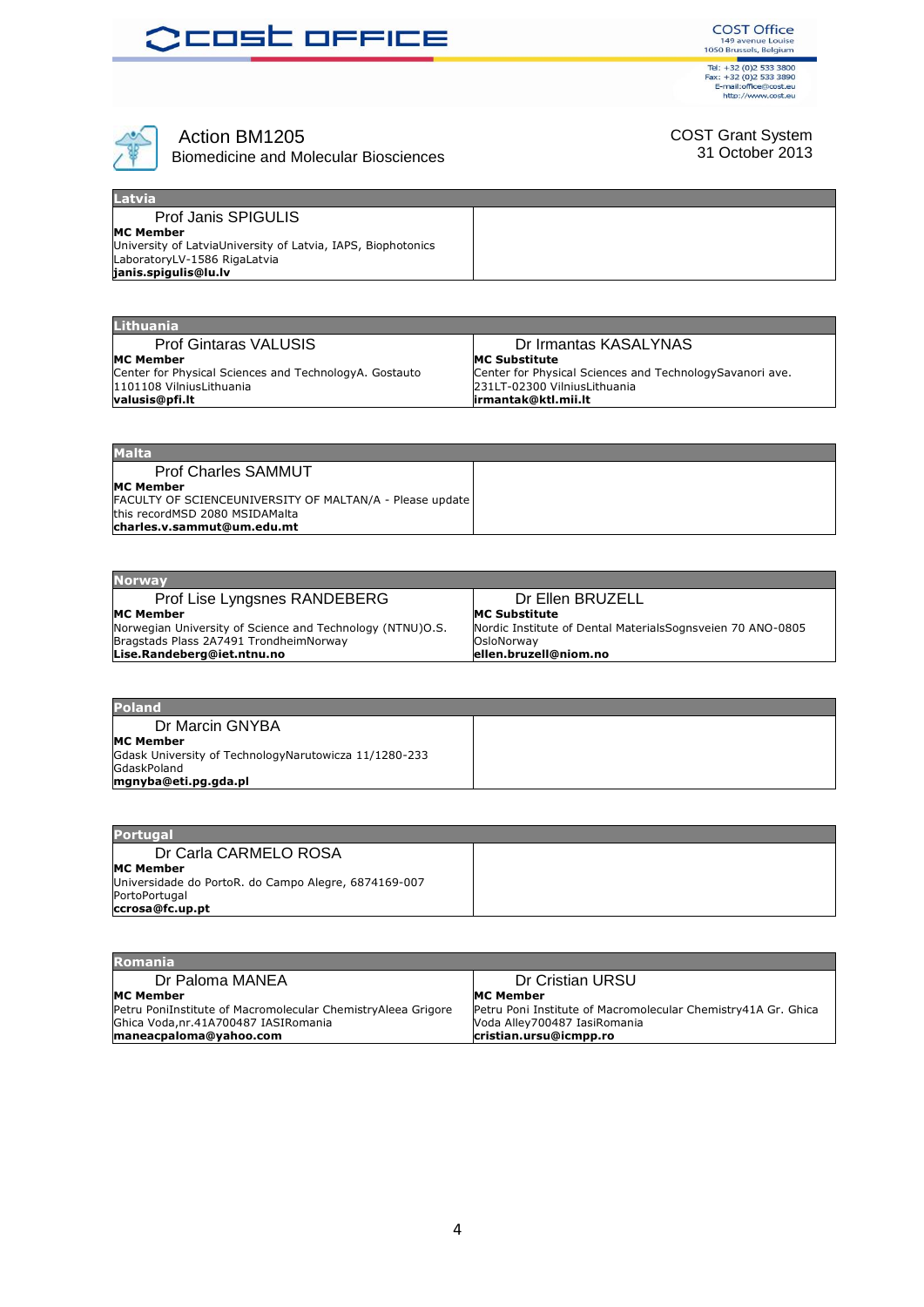## **OCOSC OFFICE**

**COST Office** 149 avenue Louise<br>1050 Brussels, Belgium<br>149 avenue Louise<br>1050 Brussels, Belgium<br>17el: +32 (0)2 533 3890<br>16 E-mail: office@cost.eu<br>http://www.cost.eu



Action BM1205

Biomedicine and Molecular Biosciences

COST Grant System 31 October 2013

| <b>Serbia</b>                                                                    |                                                                                                                                         |
|----------------------------------------------------------------------------------|-----------------------------------------------------------------------------------------------------------------------------------------|
| Prof Zeljka CVEJIC                                                               | Prof Jelena RADOVANOVIC                                                                                                                 |
| <b>MC Member</b>                                                                 | <b>MC Member</b>                                                                                                                        |
| Faculty of Sciences Trg D. Obradovica 421000 Novi SadSerbia<br>zeljkac@uns.ac.rs | School of Electrical Engineering, University of BelgradeBulevar<br>kralja Aleksandra 7311120 BelgradeSerbia<br>radovanovic@etf.bg.ac.rs |
| Prof Milica PAVKOV HRVOJEVIC                                                     | Dr Petra BELICEV                                                                                                                        |
| <b>MC Substitute</b>                                                             | <b>MC Substitute</b>                                                                                                                    |
| Faculty of SceincesTrg Dositeja Obradovica 421000 Novi                           | Vinca Institute of Nuclear SciencesMike Petrovica Alasa                                                                                 |
| SadSerbia                                                                        | 12-1411001 BelgradeSerbia                                                                                                               |
| milica@df.uns.ac.rs                                                              | petrab@vin.bg.ac.rs                                                                                                                     |

| <b>Spain</b>                                                                                   |                       |
|------------------------------------------------------------------------------------------------|-----------------------|
| Prof Horacio LAMELA RIVERA                                                                     | Dr Santiago ROYO      |
| <b>MC Member</b>                                                                               | <b>MC Member</b>      |
| Escuela Politaecnica SuperiorUniversidad Carlos IIIC/Butarque<br>15 - Leganes28911 MadridSpain | santiago.royo@upc.edu |
| horacio@ing.uc3m.es                                                                            |                       |
| Prof Marta RUIZ LLATA                                                                          | Dr Susana PUIG        |
| <b>MC Substitute</b>                                                                           | <b>MC Substitute</b>  |
| Universidad Carlos III de MadridButarque 1528911 LeganesSpain(not yet registered)              |                       |
| mruizl@ing.uc3m.es                                                                             | susipuig@gmail.com    |
|                                                                                                | PENDING               |

| <b>Sweden</b>                                                                                                           |                                                                                |
|-------------------------------------------------------------------------------------------------------------------------|--------------------------------------------------------------------------------|
| Prof Anders LARSSON                                                                                                     | Dr Samir EL-ANDALOUSSI                                                         |
| <b>MC Member</b>                                                                                                        | <b>IMC Member</b>                                                              |
| Chalmers University of TechnologyMC2, Photonics Laboratory,<br>Chalmers University of TechnologySE-41296 GoteborgSweden | Karolinska InstitutetHlsov. 714186 HuddingeSweden<br>samir.el-andaloussi@ki.se |
| landers.larsson@chalmers.se                                                                                             |                                                                                |
| Dr Asa HAGLUND                                                                                                          |                                                                                |
| <b>MC Substitute</b>                                                                                                    |                                                                                |
| Chalmers University of Technology Chalmers University of                                                                |                                                                                |
| Technology, Microtechnology and Nanoscience, Photonics                                                                  |                                                                                |
| LaboratorySE-412 96 GothenburgSweden                                                                                    |                                                                                |
| asa.haqlund@chalmers.se                                                                                                 |                                                                                |

| <b>Switzerland</b>                                                          |                                                              |
|-----------------------------------------------------------------------------|--------------------------------------------------------------|
| Dr Dmitri BOIKO                                                             | Dr Vladimir IAKOVLEV                                         |
| <b>MC Member</b><br>Centre Suisse dElectronique et de Microtechnique - CSEM | <b>MC Member</b><br><b>IEPFLEPFL1015 LausanneSwitzerland</b> |
| Jaquet- Droz 1CH-2002 NeuchatelSwitzerland<br>ldmitri.boiko@csem.ch         | vladimir.iakovlev@epfl.ch                                    |

| <b>Prof Umit DEMIRBAS</b>                                |
|----------------------------------------------------------|
| MC Member                                                |
| Antalya International UniversityUniversite Caddesi No:2, |
| Dosemealt07190 AntalyaTurkey                             |
| lumit79@alum.mit.edu                                     |
|                                                          |